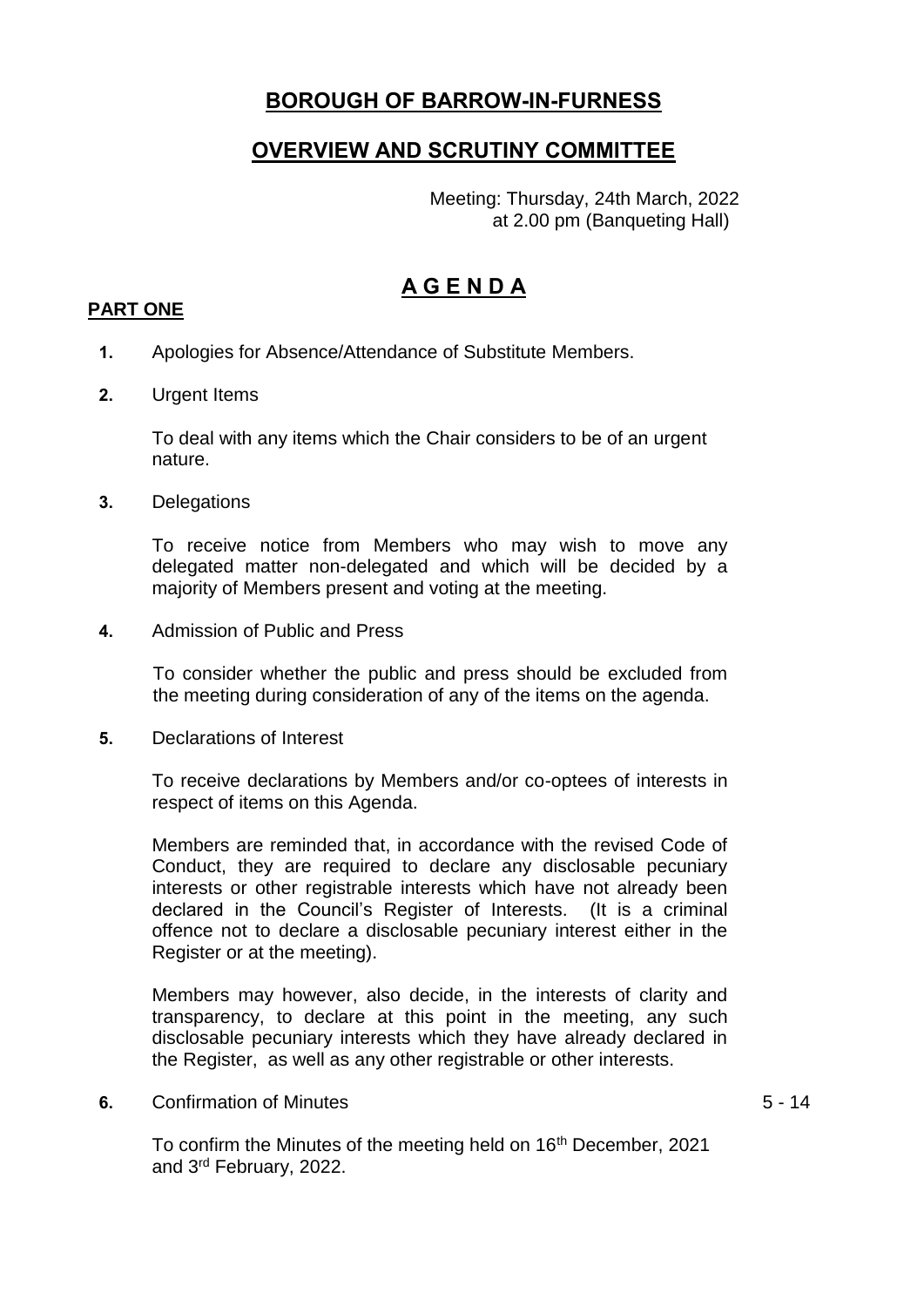### **7.** Public Participation

Any member of the public who wishes to ask a question, make representations or present a deputation or petition at this meeting should apply to do so by no later than 5pm two working days before the meeting. Information on how to make the application can be obtained by viewing the Council's website [www.barrowbc.gov.uk](http://www.barrowbc.gov.uk/) or<br>by contacting the Democratic Services Team at by contacting the Democratic Services Team at (ctteadmin@barrowbc.gov.uk) or by telephone on (01229 876322).

- (1) Questions and Representations To receive any questions or representations which have been received from members of the public
- (2) Deputations and Petitions To receive any deputations or petitions which have been received from members of the public.

#### **FOR DECISION**

|     | <b>NOTE</b> | (D) - Delegated<br>(R) – For Referral to Council                                                                                           |           |
|-----|-------------|--------------------------------------------------------------------------------------------------------------------------------------------|-----------|
|     |             | To approve the Annual Report for 2021/2022 for referral to Full<br>Council, subject to any relevant updates following this meeting.        |           |
| (R) | 11.         | Annual Report of the Overview and Scrutiny Committee 2021/2022                                                                             | $33 - 50$ |
|     |             | To agree items for the Work Programme for 2022/2023 and their<br>order of priority as suggested at 3.4 of the report.                      |           |
| (D) | 10.         | Work Programme for 2022/2023                                                                                                               | $25 - 32$ |
|     |             | To agree that the report be submitted to Executive Committee for<br>consideration of the recommendations as set out at 3.11 of the report. |           |
|     |             | To note the outcome of the review and be satisfied for the review to<br>be concluded; and;                                                 |           |
| (D) | 9.          | Final Report of the Scrutiny Work Group - Piel Island                                                                                      | $19 - 24$ |
|     |             | To consider the reviews undertaken by the Work Groups and<br>determine whether further action is required.                                 |           |
| (D) | 8.          | Work Programme Update                                                                                                                      | $15 - 18$ |

#### **Membership of Committee**